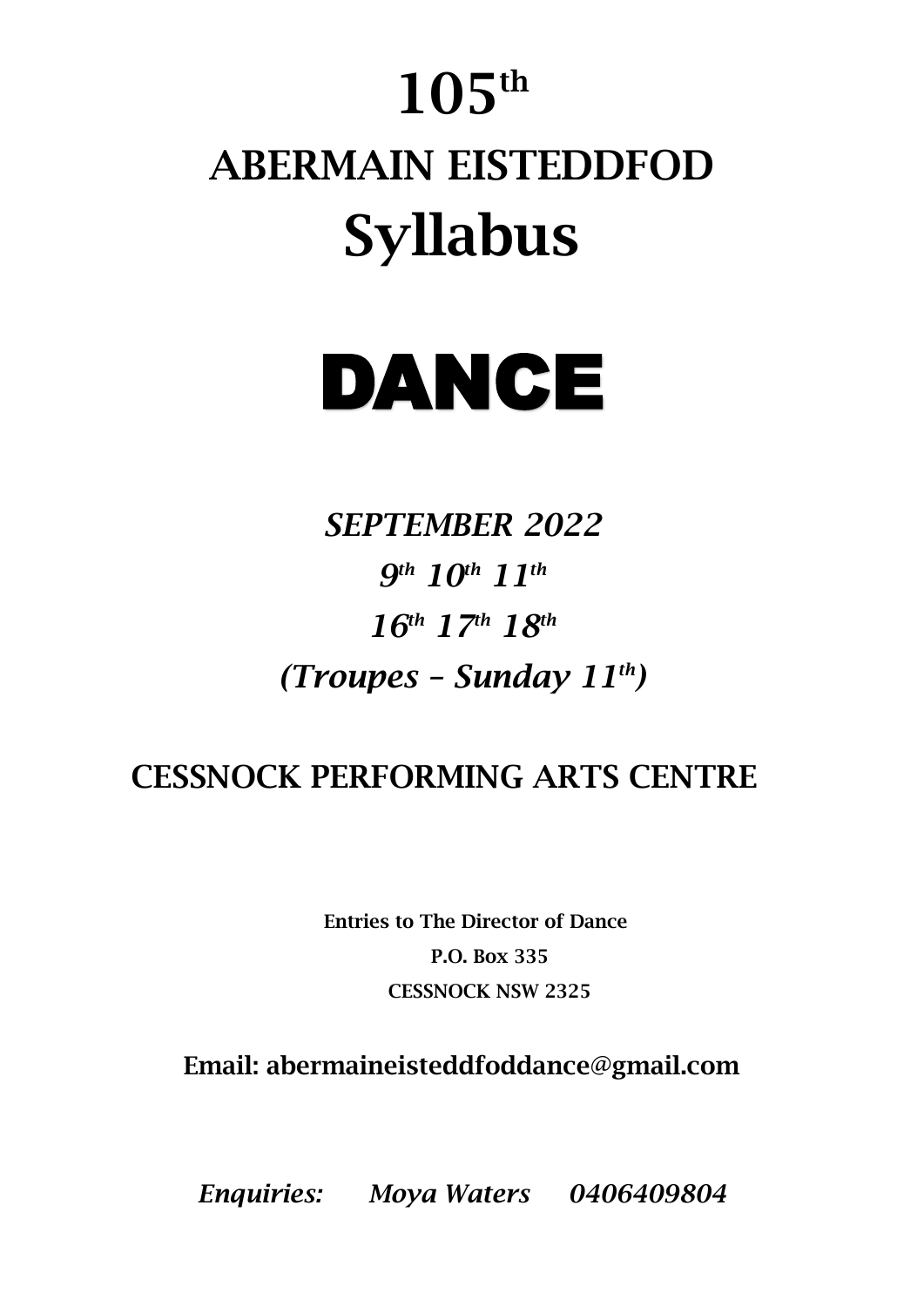# **TAP SECTIONS**

### **SLOW TAP OPEN SPEED TAP OPEN**

Section 440 Allcomers Section 447 Allcomers Section 441 16 years & under Section 448 16 years & under Section 442 14 years & under Section 449 14 years & under Section 443 12 years & under Section 450 12 years & under Section 444 10 years & under Section 451 10 years & under Section 445 8 years & under Section 452 8 years & under Section 446 6 years & under Section 453 6 years & under

# **STRAIGHT TAP OPEN TAP IMROVISATION**

Section 467 Allcomers Section 473 Allcomers

# **SONG & DANCE TAP OPEN TAP DUO /TRIO OPEN**

## **WALTZ TAP OPEN ENSEMBLE OPEN**

Section 454 Allcomers *(16 bars Waltz, 16 bars Slow 32 bars Speed)* Section 455 16 years & under Section 461 Allcomers Section 456 14 years & under Section 462 16 years & under Section 457 12 years & under Section 463 14 years & under Section 458 10 years & under Section 464 12 years & under Section 459 8 years & under Section 465 10 years & under Section 460 6 years & under Section 466 8 years & under

Section 468 16 years & under Section 474 16 years & under Section 469 14 years & under Section 475 14 years & under Section 470 12 years & under Section 476 12 years & under Section 471 10 years & under Section 477 10 years & under Section 472 8 years & under Section 535 8 years & under

Section 478 Allcomers Section 485 Allcomers Section 479 16 years & under Section 486 16 years & under Section 480 14 years & under Section 487 14 years & under Section 481 12 years & under Section 488 12 years & under Section 482 10 years & under Section 489 10 years & under Section 483 8 years & under Section 490 8 years & under Section 484 6 years & under Section 491 6 years & under

# **SLOW TAP RESTRICTED SPEED TAP RESTRICTED**

Section 500 15 years & under Section 506 15 years & under Section 501 13 years & under Section 507 13 years & under Section 502 11 years & under Section 508 11 years & under Section 503 9 years & under Section 509 9 years & under Section 504 7 years & under Section 510 7 years & under Section 505 5 years & under Section 511 5 years & under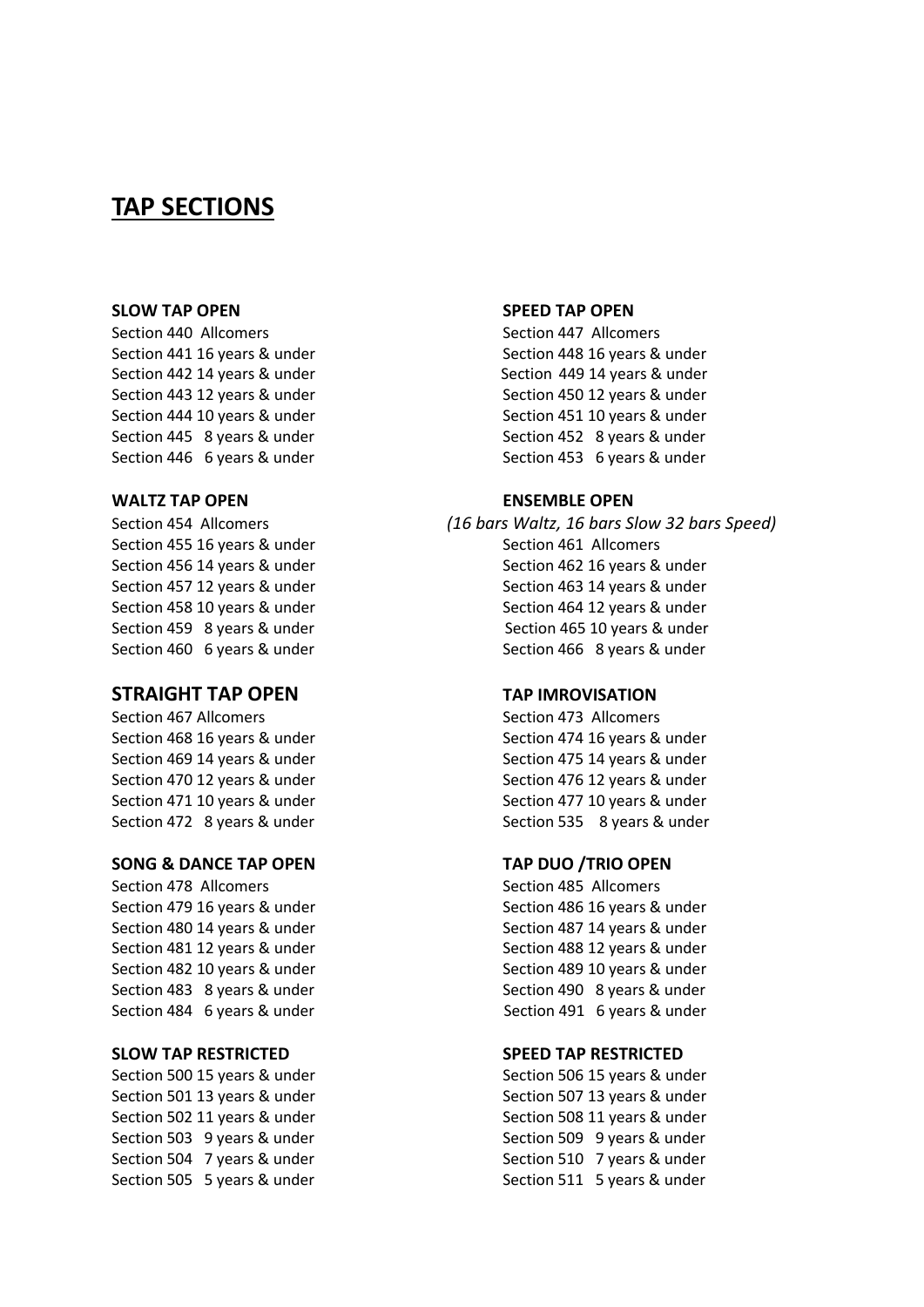Section 512 15 years & under Section 519 13 years & over Section 513 13 years & under Section 520 12 years & under Section 514 11 years & under Section 521 10 years & under Section 515 9 years & under Section 522 8 years & under Section 516 7 years & under Section 523 6 years & under Section 517 5 years & under

# **SPEED TAP SPECIAL RESTRICTED WALTZ TAP SPECIAL RESTRICTED**

Section 524 13 years & over Section 529 13 years & over Section 525 12 years & under Section 530 12 years & under Section 526 10 years & under Section 531 10 years & under Section 527 8 years & under Section 532 8 years & under Section 528 6 years & under Section 533 6 years & under

# **BALLET SECTIONS**

# **CLASSICAL BALLET OPEN DEMI CHARACTER OPEN**

# **CONTEMPOARY OPEN LYRICAL OPEN**

Section 614 Allcomers Section 621 Allcomers Section 621 Allcomers

# **NATIONAL CHARACTER OPEN JAZZ BALLET OPEN**

Section 628 Allcomers Section 634 Allcomers Section 634 Allcomers

# **JAZZ IMPROVISATION OPEN SONG & SOFT SHOE OPEN**

Section 641 Allcomers Section 722 Allcomers

# **WALTZ TAP RESTRICTED SLOW TAP SPECIAL RESTRICTED**

Section 600 Allcomers Section 607 Allcomers Section 607 Allcomers Section 601 16 years & under Section 608 16 years & under Section 602 14 years & under Section 609 14 years & under Section 603 12 years & under Section 610 12 years & under Section 604 10 years & under Section 611 10 years & under Section 605 8 years & under Section 612 8 years & under Section 606 6 years & under Section 613 6 years & under

Section 615 16 years & under Section 622 16 years & under Section 616 14 years & under Section 623 14 years & under Section 617 12 years & under Section 624 12 years & under Section 618 10 years & under Section 625 10 years & under Section 619 8 years & under Section 626 8 years & under Section 620 6 years & under Section 627 6 years & under

Section 629 16 years & under Section 635 16 years & under Section 630 14 years & under Section 636 14 years & under Section 631 12 years & under Section 637 12 years & under Section 632 10 years & under Section 638 10 years & under Section 633 8 years & under Section 639 8 years & under Section 640 6 years & under

Section 642 16 years & under Section 723 14 years & under Section 643 14years & under Section 724 12 years & under Section 644 12 years & under Section 725 10 years & under Section 645 10 years & under Section 726 8 years & under Section 646 8 years & under Section 727 6 years & under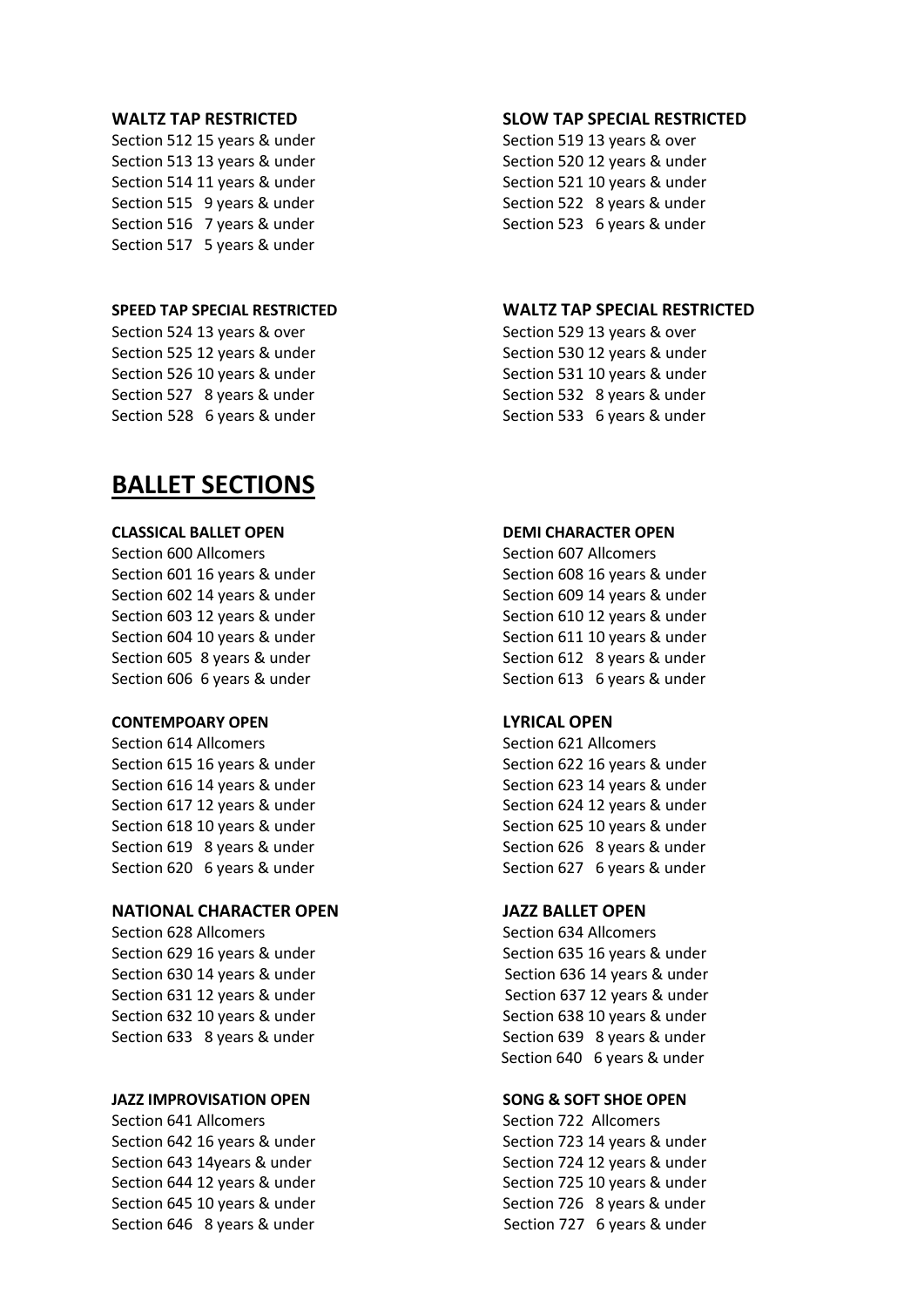# **CLASSICAL IMPROVISATION OPEN JAZZ DUO / TRIO OPEN**

Section 647 Allcomers Section 654 Allcomers Section 654 Allcomers

# **CONTEMPORARY/LYRICAL DUO/TRIO OPEN DEMI CHARACTER RESTRICTED**

Section 661 AllcomersSection 675 15 years & under Section 667 8 years & under Section 668 6 years & under

Section 648 16 years & under Section 655 16 years & under Section 649 14 years & under Section 656 14 years & under Section 650 12 years & under Section 657 12 years & under Section 651 10 years & under Section 658 10 years & under Section 652 8 years & under Section 659 8 years & under Section 660 6 years & under

Section 662 16 years & under Section 676 13 years & under Section 663 14 years & under Section 677 11 years & under Section 664 12 years & under Section 678 9 years & under Section 666 10 years & under Section 679 7 years & under

## **CLASSICAL BALLET DUO/TRIO OPEN**

Section 701 Allcomers Section 702 16 years & under Section 703 14 years & under Section 704 12 years & under Section 705 10 years & under Section 706 8 years & under Section 707 6 years & under

# **CLASSICAL BALLET RESTRICTED JAZZ BALLET RESTRICTED**

Section 669 15 years & under Section 670 13 years & under Section 671 11 years & under Section 672 9 years & under Section 673 7 years & under Section 674 5 years & under

# **CONTEMPORY RESTRICTED LYRICAL RESTRICTED**

|             | Section 685 15 years & under |
|-------------|------------------------------|
|             | Section 686 13 years & under |
|             | Section 687 11 years & under |
| Section 688 | 9 years & under              |
| Section 689 | 7 years & under              |
| Section 690 | 5 years & under              |
|             |                              |

Section 729 15 years & under Section 734 15 years & under Section 730 13 years & under Section 735 13 years & under Section 731 11 years & under Section 736 11 years & under Section 732 9 years & under Section 737 9 years & under Section 733 7 years & under Section 738 7 years & under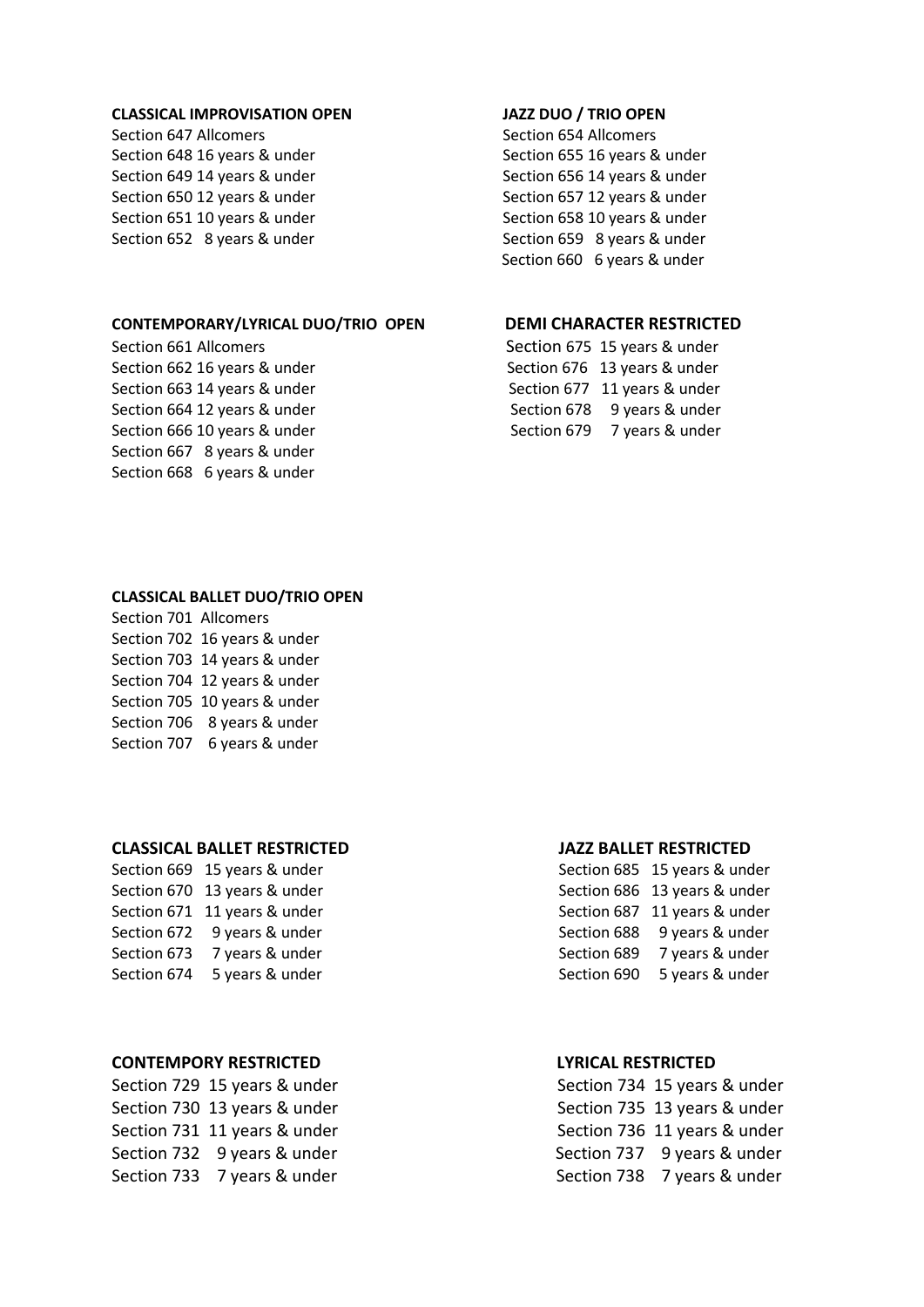# **JAZZ BALLET SPECIAL RESTRICTED CONTEMPORARY SPECIAL REST.**

Section 680 13 years & over Section 708 13 years & over Section 681 12 years & under Section 709 12 years & under Section 682 10 years & under Section 710 10 years & under Section 683 8 years & under Section 711 8 years & under Section 684 6 years & under Section 712 6 years & under

# **CLASSICAL BALLET SPECIAL RESTRICTED LYRICAL SPECIAL RESTRICTED**

Section 691 13 years & over Section 713 13 years & over Section 692 12 years & under Section 714 12 years & under Section 693 10 years & under Section 715 10 years & under Section 694 8 years & under Section 716 8 years & under Section 695 6 years & under Section 717 6 years & under

# **DEMI CHARACTER SPECIAL RESTRICTED BABIES DANCES OPEN**

Section 696 13 years & over **- 5 years & under** Section 697 12 years & under Section 720 Any Tap Dance Section 699 8 years & under Section 700 6 years & under **SPECIAL NEEDS** 

Section 698 10 years & under Section 721 Any Ballet Dance

Section 569 Any style

# **CHAMPIONSHIPS**

# **TAP CHAMPIONSHIP**

*(2 routines (one slow one fast)* Section 750 Allcomers Section 751 16 years & under Section 752 14 years & under Section 753 12 years & under Section 754 10 years & under Section 755 8 years & under

# **JAZZ CHAMPIONSHIP**

Section 756 Allcomers Section 757 16 years & under Section 758 14 years & under Section 759 12 years & under Section 760 10 years & under Section 761 8 years & under

# **SONG & DANCE CHAMPIONSHIP (TAP OR SOFT SHOE)**

Section 762 Allcomers Section 763 16 years & under Section 764 14 years & under Section 765 12 years & under Section 766 10 years & under Section 767 8 years & under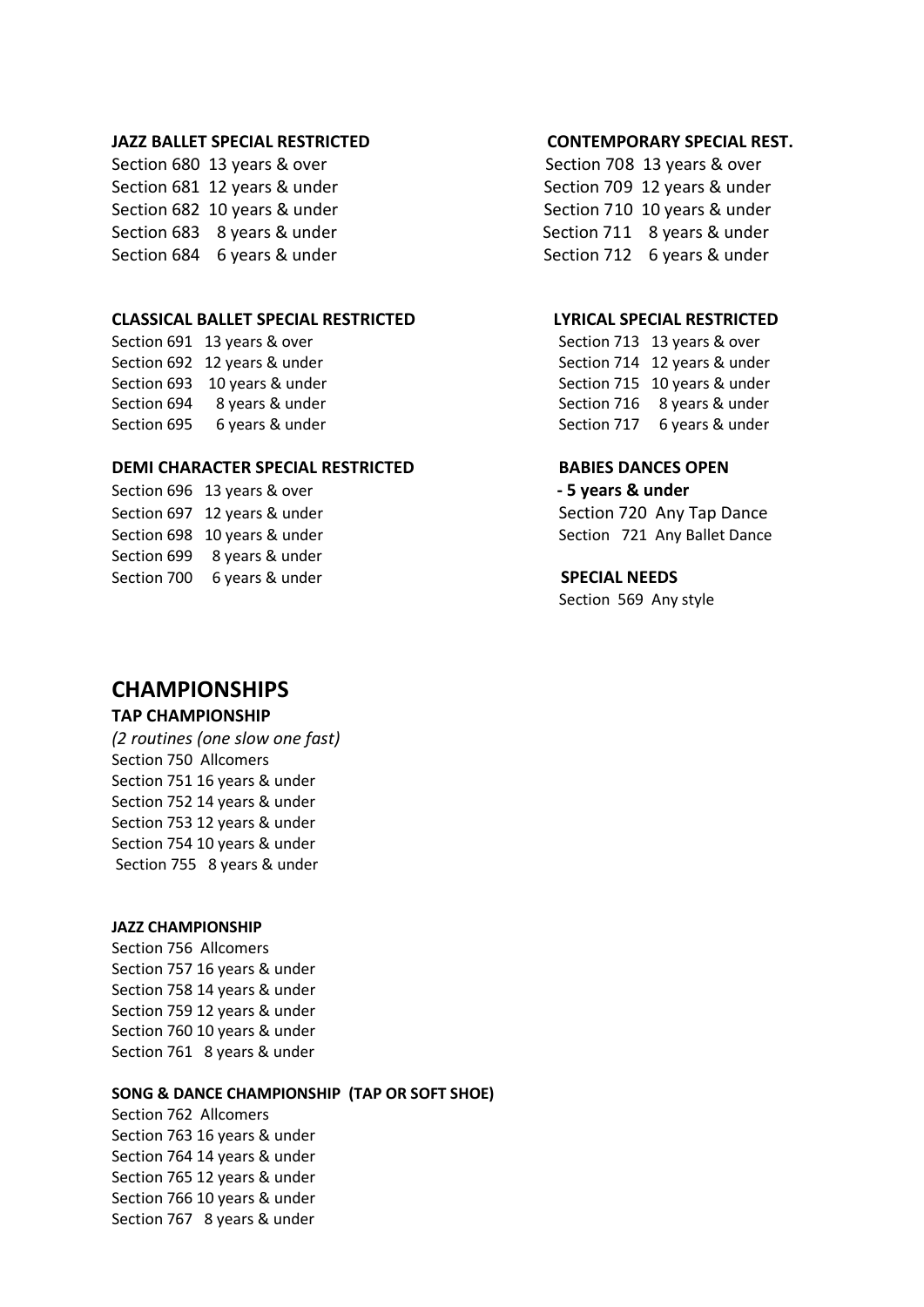### **BALLET CHAMPIONSHIP**

*(2 Routines One Classical & One Demi-Character)* Section 768 Allcomers Section 769 16 years & under Section 770 14 years & under Section 771 12 years & under Section 772 10 years & under Section 773 8 years & under

# **CONTEMPORY / LYRICAL CHAMPIONSHIP**

Section 774 Allcomers Section 775 16 years & under Section 776 14 years & under Section 777 12 years & under Section 778 10 years & under Section 779 8 years & under

# **TROUPES**

Section 536 Tap Troupe 15 years & over Section 537 Tap Troupe 14 years & under Section 538 Tap Troupe 12 years & under Section 539 Tap Troupe 10 years & under Section 540 Tap Troupe 8 years & under Section 541 Tap Troupe 6 years & under Section 542 Tap Troupe 5 years & under

Section 543 Jazz Troupe 15 years & over Section 544 Jazz Troupe 14 years & under Section 545 Jazz Troupe 12 years & under Section 546 Jazz Troupe 10 years & under Section 547 Jazz Troupe 8 years & under Section 548 Jazz Troupe 6 years & under Section 549 Jazz Troupe 5 years & under

Section 550 Hip Hop Troupe 15 years & over Section 551 Hip Hop Troupe 14 years & under Section 552 Hip Hop Troupe 12 years & under Section 553 Hip Hop Troupe 10 years & under Section 554 Hip Hop Troupe 8 years & under

Section 555 Contemp/Lyrical Troupe 15 years & over Section 556 Contemp/Lyrical Troupe 14 years & under Section 557 Contemp/Lyrical Troupe 12 years & under Section 558 Contemp/Lyrical Troupe 10 years & under Section 559 Contemp/Lyrical Troupe 8 years & under Section 560 Contemp/Lyrical Troupe 6 years & under Section 561 Contemp/Lyrical Troupe 5 years & under